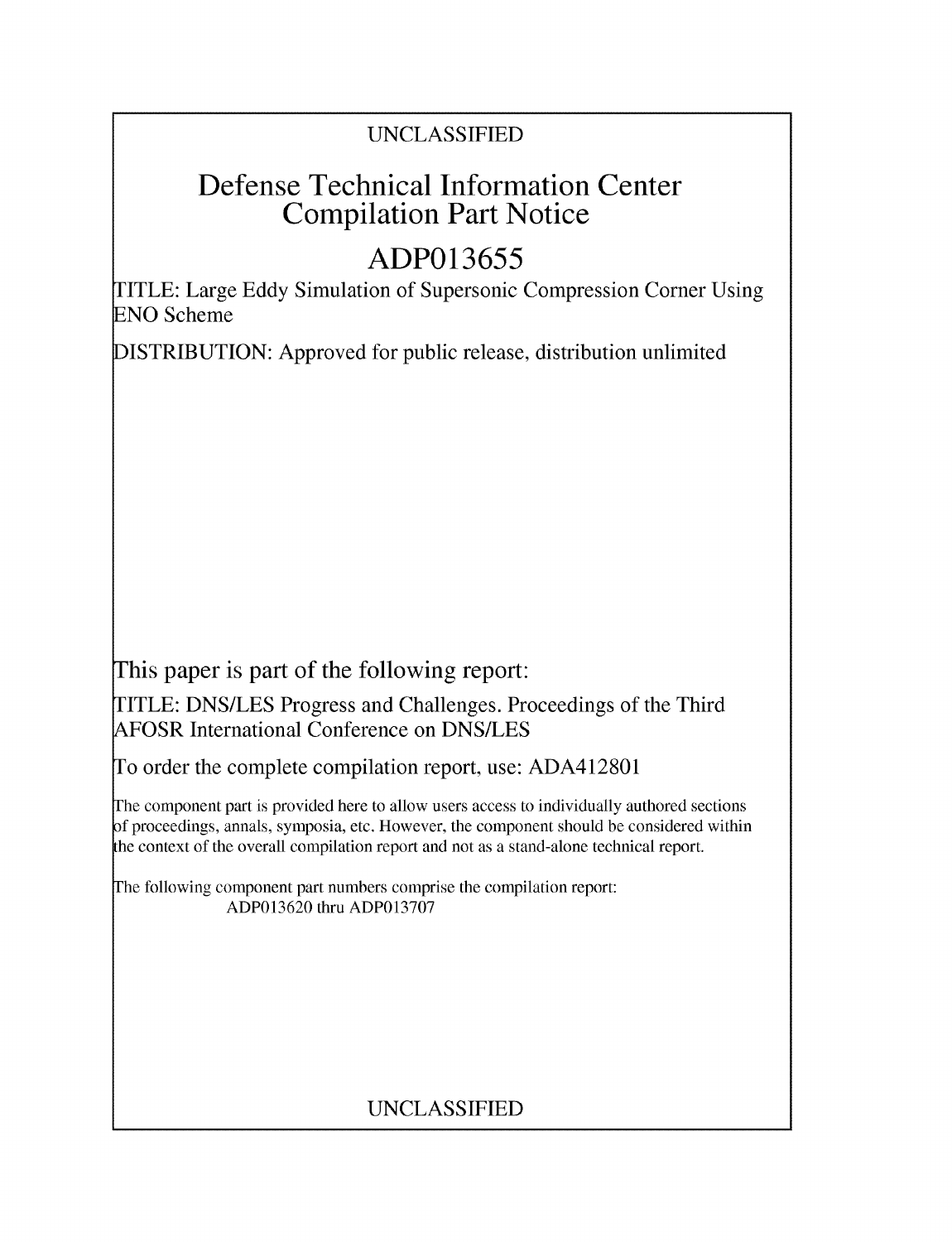### LARGE EDDY SIMULATION OF SUPERSONIC **COMPRESSION** CORNER **USING ENO SCHEME**

#### HONG YAN, DOYLE KNIGHT

Department *of Mechanical and Aerospace* Engineering *Rutgers - The State University of New Jersey Piscataway, N.J. 08854-8058, USA*

#### AND

ALEXANDER A. ZHELTOVODOV *Institute of Theoretical and Applied Mechanics Russian Academy of Sciences* - Siberian Branch *Novosibirsk 630090, Russia*

#### **1.** Abstract

A Large Eddy Simulation of a  $25^{\circ}$  compression corner at  $M = 2.88$  and  $Res = 2 \times 10^4$  is performed using an Essentially Non Oscillatory (ENO) scheme. The Favre filtered compressible Navier-Stokes equations are solved using a Monotone Integrated Large Eddy Simulation (MILES) technique on an unstructured grid of tetrahedral cells. The mean flow variables and turbulent shear stress at the incoming flow are in good agreement with experiment and DNS. The separation length scaled by the characteristic scale [27, 31] shows agreement with the experiment. No pronounced pressure plateau is observed compared with experiment at higher Reynolds number.

#### 2. Introduction

Supersonic flow over a compression corner is a classic problem embodying all the difficulties of viscous/inviscid interactions, compressibility and turbulence. A full understanding of this configuration is important for efficient aerodynamic and propulsion design. An extensive effort [1, 3, 4, 6, 7, 8, 10, 11, 15, 16, 17, 18, 20, 21, 22, 24, 25, 26, 27, 29, 30, 31, 32] has been focused on the study of this flow. However, traditional RANS meth-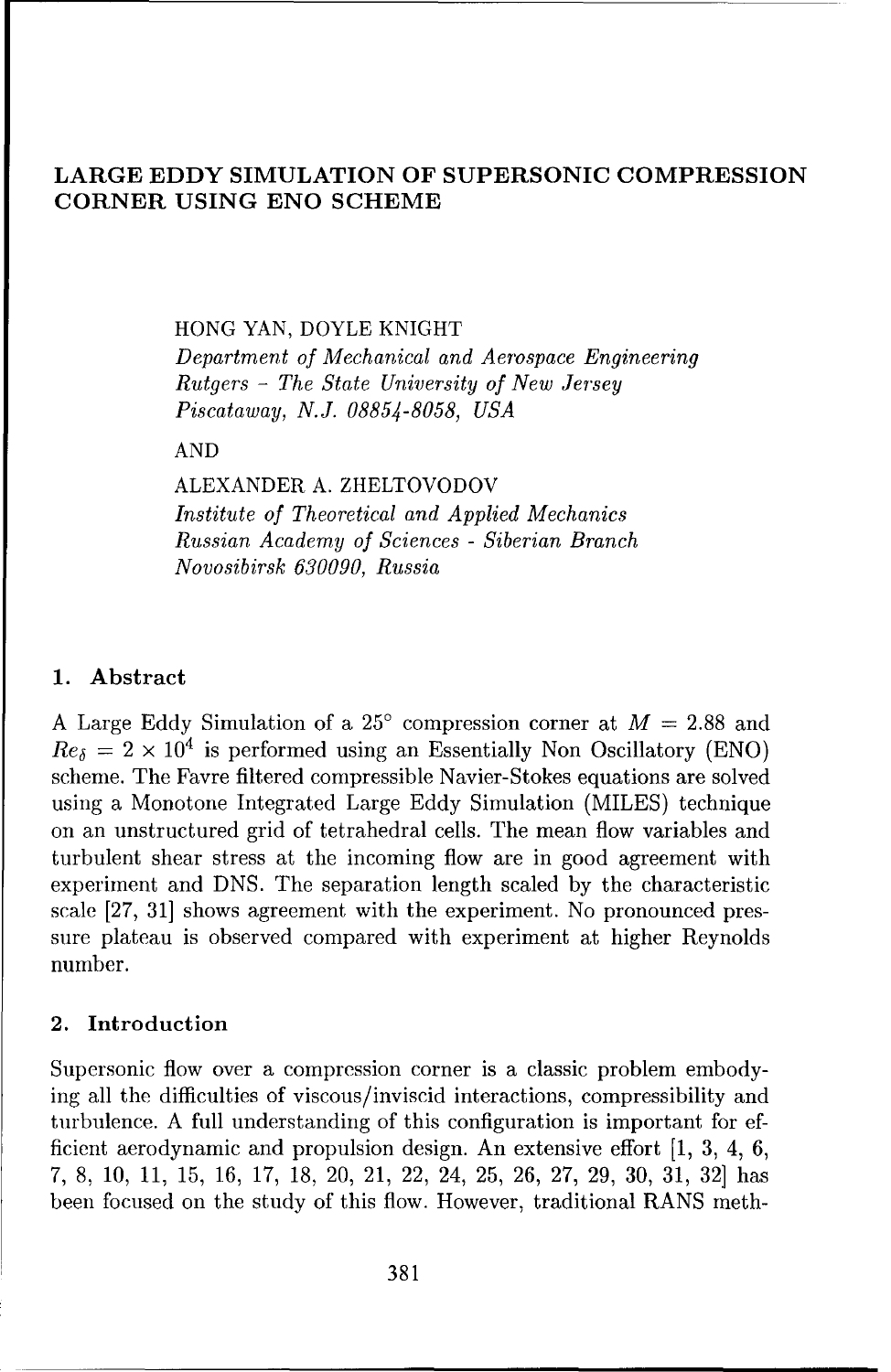ods have not accurately predicted the heat transfer and skin friction coefficient[3, 4, 10, 18, 29, 30] in cases with large flow separation. In addition, the scaled seperation length proposed in [27, 31] shows a significant deviation from the experimental range in Fig. 1. A Very Large Eddy Simulation by Hunt [11] for a 24° Mach 2.8 compression corner at  $Re_8 = 10^6$  revealed that the size of the separation bubble correlates strongly with the shock wave position. A DNS of 18<sup>o</sup> Mach 3 compression corner at  $Re_\theta = 1685$ implemented by Adams [1] indicated the effect of compressibility on the turbulence structure in the interaction area. Rizzetta *et al.* [16, 17] performed a DNS and LES of 18° compression corner and made full comparison with DNS results by Adams [1].

This paper implements an ENO scheme for a **250** compression corner at Mach 2.88 and  $Re_\delta = 2 \times 10^4$  to assess the capability of LES to accurately predict the turbulence characteristics.

#### **3.** Methodology

The Monotone Integrated Large Eddy Simulation technique [2] is used to solve the Favre-filtered compressible Navier-Stokes equations. The inviscid fluxes are computed using the second order Godunov's method and the viscous fluxes and heat transfer are obtained by application of Gauss' Theorem to each face. An ENO scheme has been developed for the unstructured grid. Our LES code is parallelized using domain decomposition in spanwise direction with Portable Message Passing Interface Model Implementation Mpich. The details are presented in [5, 14].

Allowing  $x, y$  and z to denote the streamwise, transverse and spanwise directions, respectively, the computational domain is  $L_x = 16.0\delta$ ,  $L_y = 3.4\delta$ , and  $L_z = 1.925\delta$ . The grid consists of  $213 \times 35 \times 57$  nodes in the  $x, y$  and  $z$  directions, respectively. The reference quantities for nondimensionalization are length  $\delta$  (the incoming boundary layer thickness), velocity  $U_{\infty}$ , density  $\rho_{\infty}$ , static temperature  $T_{\infty}$  and molecular viscosity  $\mu_{\infty}$  (where the subscript  $\infty$  denotes the freestream conditions upstream of the compression corner). The tetrahedral grid is employed and stretched in the y direction with a spacing of  $0.008\delta$  at the wall and the stretching factor of 1.154. The grid is concentrated around the compression corner. The details of the grid are shown in Table 1, wherein  $\Delta y^+ = \Delta y/\eta$  with the inner length scale  $\eta = \nu_w/u_\tau$  ( $\nu_w$  is the kinematic viscosity at the wall,  $u_{\tau} = \sqrt{\tau_w/\rho_w}$  is the friction velocity,  $\tau_w$  is the wall shear stress and  $\rho_w$  is the density at the wall). The theoretical values of  $u<sub>\tau</sub>$  and  $\nu<sub>w</sub>$  are obtained from the combined Law of the Wall and Wake evaluated at  $y = \delta$  and the power law of the relationship between temperature and kinematic viscosity, respectively.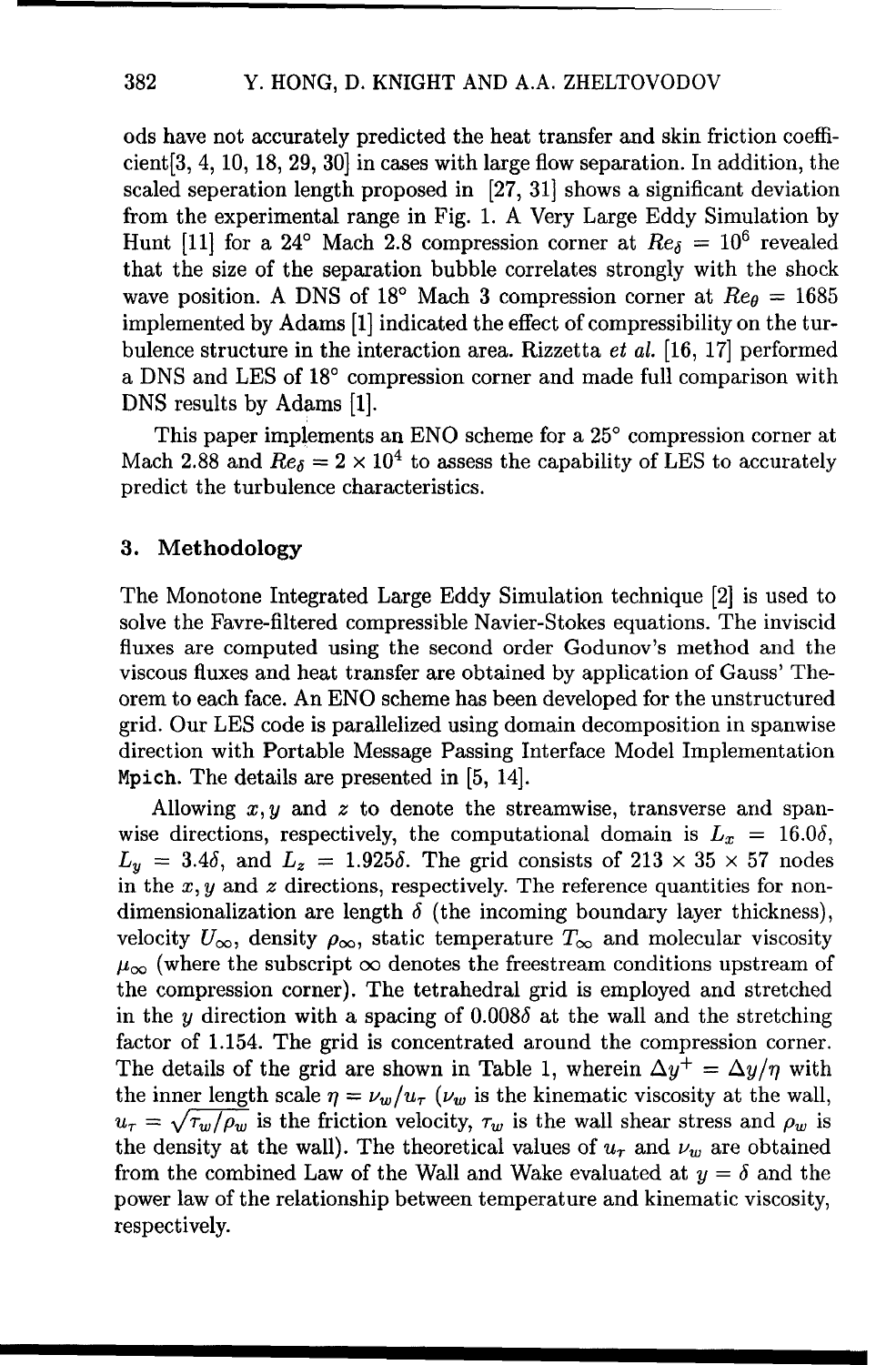| Name              |      | Mach $\Delta x^+$ | $\Delta u^+$<br>at the wall | $\Delta z^+$ |     | $\Delta x/\delta$ $\Delta y/\delta$<br>at $y=\delta$ | $\Delta z/\delta$ | Tetras    |
|-------------------|------|-------------------|-----------------------------|--------------|-----|------------------------------------------------------|-------------------|-----------|
| Theoretical value | 2.88 | 24                | 1.9                         | 8.1          | 0.1 | 0.14                                                 | 0.034             | 2.018.240 |
| <b>LES</b>        | 2.88 | 20.9              | 1.67                        | 7.1          | 0.1 | 0.14                                                 | 0.034             |           |

TABLE 1. Details of Grids

The inflow condition is obtained from a separate flat plate boundary layer computation. The non-slip boundary condition is used to the adiabatic wall. All the flow variables shown in the figures are averaged in time and the spanwise direction. The time averaging period is set to three times the flow-through time, where one flow-through time is defined as the time for the freestream flow to traverse the computational domain. The details are presented in [21].

### 4. Results

The oncoming flow characteristics are illustrated by the mean flow variables in Fig. 3 and Fig. 4 and the Reynolds shear stress in Fig. 5. The comparisons with experiments [28] and DNS show good agreement.

Fig. 2 shows the pressure contour distribution at  $x - y$  plane of  $z =$  $1.0\delta$ . A strong separation and attachment shock wave is formed at the compression corner leading to the higher pressure level after the shock. The strong adverse pressure gradient causes the skin friction coefficient to decrease dramatically and the flow separates. Downstream of the corner, the overall increase in pressure and the decrease in Mach number cause the skin friction coefficient to recover.

The computational results are shown in Fig. 6-Fig. 8 along with experimental data. The skin friction coefficient in Fig. 6 is compared with the experiment at higher Reynolds number of  $Re_{\delta} = 63560$ . According to the Law of the Wall and Wake, the friction velocity is decreased with the increase in Reynolds number, leading to the higher skin friction coefficient in the computation. The time and spanwise averaged surface pressure profile along the streamwise direction is compared with experiment at higher Reynolds number in Fig. 7 and the pressure plateau is not observed. The difference between the predicted and experimental surface pressure profile may be attributable to the difference in Reynolds number.

The effect of Reynolds number on the separation length is plotted in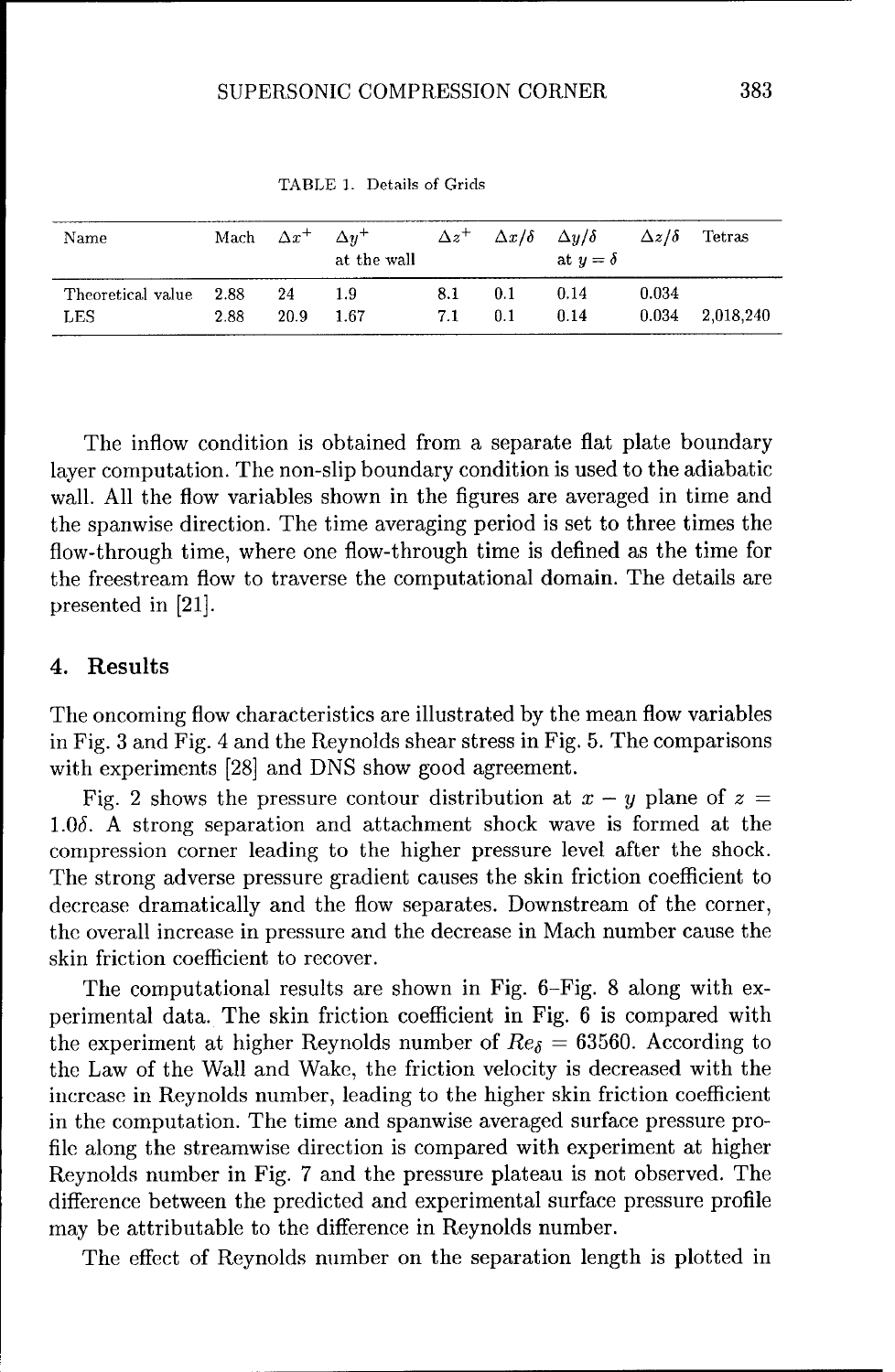#### 384 Y. HONG, D. KNIGHT AND A.A. ZHELTOVODOV

Fig. 8. In this figure, the separation length is measured by connecting the separation and attachment points at which the time and spanwise averaged skin friction coefficients go to zero and then scaled by the characteristic length  $(L_c)$  proposed by Zheltovodov and Schuelein [27, 31]

$$
L_c = \delta (p_2 / p_{pl})^{3.1} / M_{\infty}^3 \tag{1}
$$

where  $\delta$  is the incoming boundary layer thickness,  $p_2$  is the pressure after the shock in inviscid flow,  $p_{nl}$  is the plateau pressure obtained by the empirical formula  $p_{pl} = p_{\infty}(0.5M_{\infty} + 1)$  [33] and  $M_{\infty}$  is the Mach number in the uniform flow. Some LES and DNS results by other researchers are also plotted in Fig. 8 for comparison. Our **LES** successfully predicts the consistent trend with the experiment.

#### **5.** Conclusion

A 25° supersonic compression corner at Mach 2.88 and  $Re_\delta = 2 \times 10^4$  has been simulated using an Essentially Non Oscillatory (ENO) scheme. The mean quantities in the incoming equilibrium flow show good agreement with experiment. The separation length is consistent with the extrapolated experimental trend. Computations at higher Reynolds number are in progress.

#### **6.** Acknowledgement

The research is supported by AFOSR under grant No. F49620-99-1-0008 monitored by Drs. Robert Herklotz, Len Sakell, John Schmisseur and Steve Walker.

#### References

- 1. Adams, N. A. (2000) Direct Simulation of the Turbulent Boundary Layer along a Compression Ramp at  $M = 3$  and  $Re_\theta = 1685$ , *J. Fluid Mech.*, Vol. 420, pp. 47– 83
- 2. Boris, J., Grinstein, F., Oran, E. and Kolbe R. (1992) New Insights into Large Eddy Simulation, Fluid Dynamics Research, Vol. 10, pp. 199-228
- 3. Borisov, A. V., Zheltovodov, A. A., Badekas, D. and Narayanswami, N. (1995) Computational Study of Supersonic Turbulent Separated Flows in the vicinity of Inclined Steps, *J. Applied Mechanics* and Technical *Physics,* Vol. **36,** No. **3,** pp. 68-80 (in Russian)
- 4. Borisov, A. V., Zheltovodov, A. A., Maksimov, A. I., Fedorova, N. N. and Shpak, S. I. (1996) Verification of Turbulence Models and Computational Methods of Supersonic Separated Flows, 8th International Conference on *Methods of* Aerophysical Research, Institute *of Theoretical* and *Applied Mechanics,* Russian Academy *of Sciences, Novosibirsk, Russia*
- 5. Chernyavsky, B., Yan, H. and Knight, D. (2001) Analyses of Some Numerical Problems in LES, AIAA *Paper 2001-0436*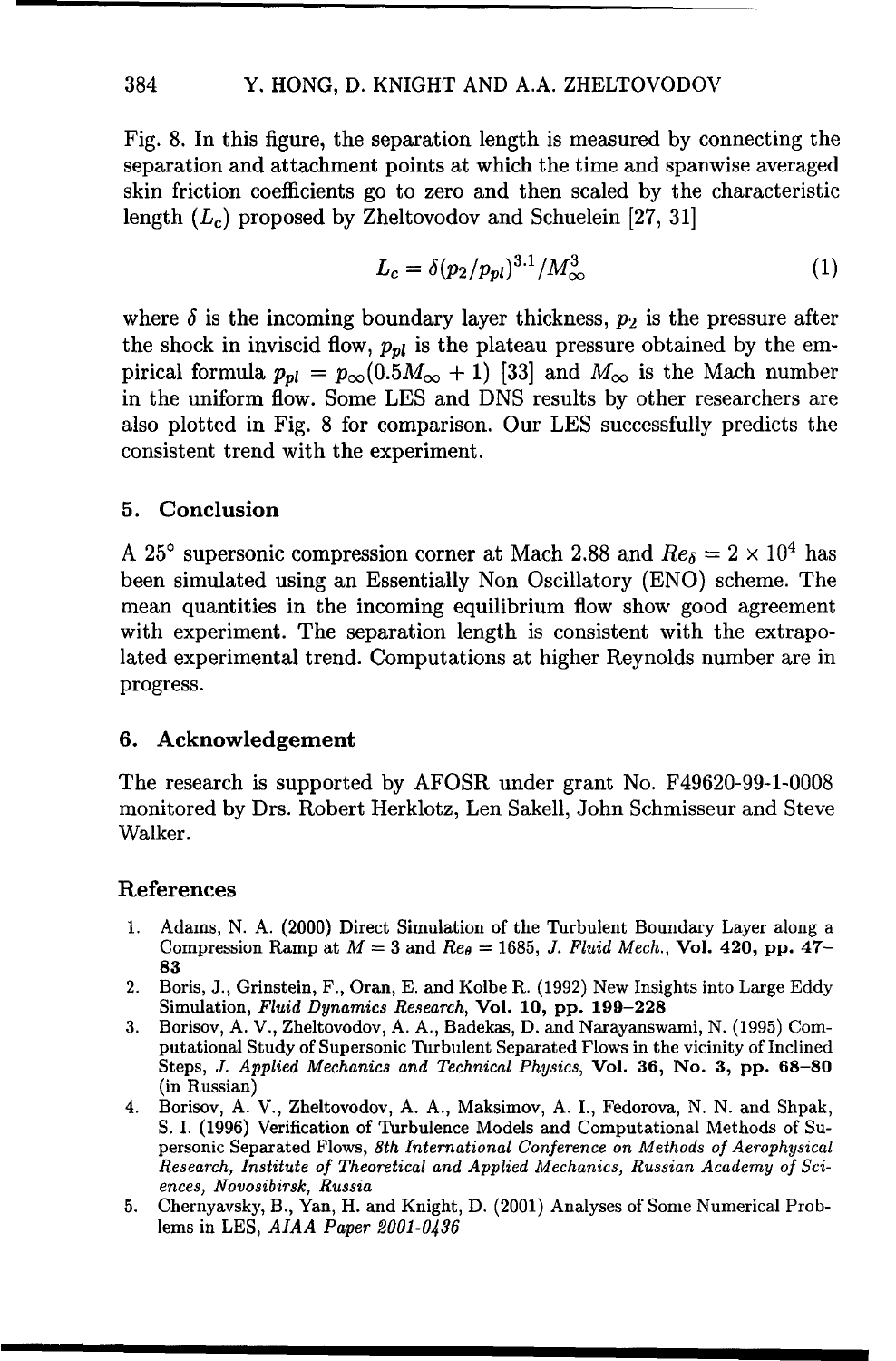- 6. Dolling, D. S. and Murphy, M. T. (1983) Unsteadiness of the Separation Shock Wave Structure in a Supersonic Compression Ramp Flowfield, *AIAA J.,* Vol. **23,** No. 12, pp. 1628-1634
- 7. Dolling, D. S. (1983) Fluctuating Loads in Shock Wave/Turbulent Boundary Layer Interaction: Tutorial and Update, AIAA *Paper 93-0284*
- 8. Erengil, M. **E.** and Dolling, D. **S.** (1991) Correlation of Separation Shock Motion with Pressure Fluctuations in the Incoming Boundary Layer, *AIAA J.,* Vol. **29,** No. **11, pp. 1868-1877**
- 9. Horstman, C C and Hung, C M. (1977) Reynolds Number Effects on Shock-Wave Turbulent Boundary-Layer Interaction - A Comparison of Numerical and Experimental Results, *AIAA* paper 77-42
- 10. Horstman, C. C. and Zheltovodov, A. A. (1994) Numerical Simulation of Shock Waves/Expansion Fans - Turbulent Boundary Layer Interaction, Proc: Int. Conference on *the Methods of Aerophysical Research, Novosibirsk, Part II,* **pp. 118-125**
- 11. Hunt, D. (1995) A Very Large Eddy Simulation of an Unsteady Shock Wave/Turbulent Boundary Layer Interaction, AIAA *Paper 95-2212*
- 12. Konrad, W. and Smits, W. (1998) Turbulence Measurements in a Three-Dimensional Boundary Layer in Supersonic Flow, J. *Fluid Mech.,* Vol. **372, pp.** 1- **23**
- 13. Muck, K., Spina, E. and Smits, A. (1984) Compilation of Turbulence Data for an 8 degree Compression Corner at Mach 2.9, *Tech. Rep. Report MAE-i642,* Princeton University
- 14. Okong'o, N. and Knight, D. (1998) Compressible Large Eddy Simulation Using Unstructured Grids: Channel and Boundary Layer Flows, *AIAA Paper 98-3315*
- 15. Ong, C. and Knight, D. (1987) Hybrid MacCormack and Implicit Beam-Warming Algorithms for a Supersonic Compression Corner, *AIAA J.,* Vol. **25,** No. **3, pp.** 401-407
- 16. Rizzetta, D. P., Visbal, M. R. and Gaitonde, D. V. (2000) Direct Numerical and Large-Eddy Simulation of Supersonic Flows by a High-Order Method, *AIAA Paper 2000-2408*
- 17. Rizzeta, D. and Visbal, M. (2001) Large-Eddy Simulation of Supersonic Compression Ramp Flows, *AIAA Paper 2001-2858*
- 18. Settles, G. S., Fitzpatrick, T. J. and Bogdonoff, S. M. (1979) Detailed Study of Attached and Separated Compression-corner Flowfields in High Reynolds Number Supersonic Flow, *AIAA J.,* Vol. **17, pp. 579-585**
- 19. Shang, J S and Hankey Jr, W L. (1975) Numerical Solution for Supersonic Turbulent Flow over a Compression Corner, *AIAA J.,* Vol. **13,** No. **10, pp. 1368-1374**
- 20. Unalmis, **0.** H. and Dolling D. **S.** (1994) Decay of Wall Pressure Field and Structure of a Mach 5 Adiabatic Turbulent boundary Layer, *AIAA Paper 94-2363*
- 21. Urbin, G., Knight, D. and Zheltovodov, A. A. (1999) Compressible Large Eddy Simulation using Unstructured Grid: Supersonic Turbulent Boundary Layer and Compression Corner, *AIAA Paper 99-0427*
- 22. Urbin, G., Knight, D. and Zheltovodov, A. A. (2000) Large Eddy Simulation of a Supersonic Compression Corner Part I, *AIAA Paper 2000-0398*
- 23. Visbal, M and Knight, D. (1984) Tie Baldwin-Lomax Turbulence Model for Two-Dimensional Shock-Wave/Boundary-Layer Interactions, AIAA J.,Vol. 22, No. 7, **pp. 921-928**
- 24. Wilcox, D. C. (1990) Supersonic Compression Corner Applications of a Multiscale Model for Turbulent Flows, *AIAA J.,* Vol. 28, No. 7, **pp.** 1194-1198
- 25. Yan, H., Urbin, G., Knight, D. and Zheltovodov, A. A. (2000) Compressible Large Eddy Simulation Using Unstructured Grid: Supersonic Boundary Layer and Compression Ramps, *10th* International Conference on *Methods of Aerophysical Re*search, Institute *of Theoretical* and *Applied Mechanics,* Russian Academy *of Sciences, Novosibirsk, Russia*
- 26. Zheltovodov, A. A. and Yakovolev, V. (1986) Stages of Development, Gas Dy-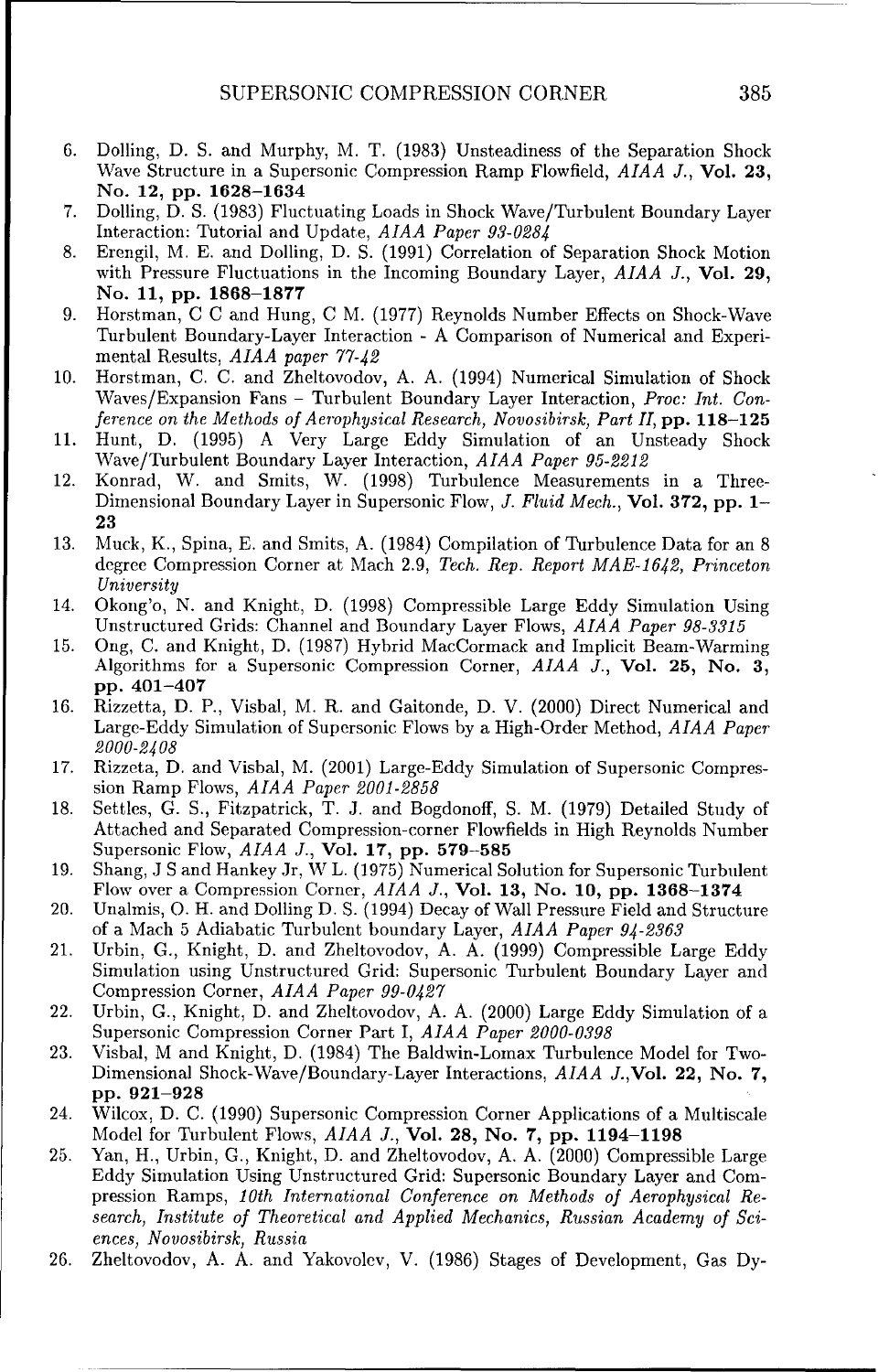namic Structure and Turbulence Characteristics of Turbulent Compressible Separated Flows in the Vicinity of 2-D Obstacles, Preprint *No 27-86, Institute of The*oretical and *Applied Mechanics, USSR Academy of Sciences* (in Russian)

- 27. Zheltovodov, A. A. and Schuelein, E. (1987) The Peculiarities of Turbulent Separation Development in Disturbed Boundary Layers, Modeling in Mechanics,Vol. 2, No. 1, **pp.** 53-58 (in Russian)
- 28. Zheltovodov, A. A., Trofimov, V. M., Schuelein, E. and Yakovlev, V. N. (1990) An Experimental Documentation of Supersonic Turbulent Flows in the Vicinity of Sloping Forward- and Backward-Facing Ramps, *Rep No 2030, Institute of Theoretical* and Applied *Mechanics, USSR Academy of Sciences*
- 29. Zheltovodov, A. A., Borisov, A. V., Knight, D. D., Horstman, C. C. and Settles, G. **S.** (1992) The Possibilities of Numerical Simulation of Shock Waves/Boundary Layer Interaction in Supersonic and Hypersonic FLows, Proc: Int. Conference on *the Methods of Aerophysical Research, Novosibirsk, Part* I, pp. 164-170
- 30. Zheltovodov, A. A. and Horstman, C. C. (1993) Experimental and Numerical Investitgation of 2-D Expansion/Shock Wave - Turbulent Boundary Layer Interaction, Preprint *No 2-93, Institute of Theoretical* and *Applied Mechanics,* Russian Academy *of Sciences, Novosibirsk*
- 31. Zheltovodov, A. A., Schuelein, E. and Horstman, C. C. (1993) Development of Separation in the Region where a Shock Interacts with a Turbulent Boundary Layer Perturbed by Rarefaction Waves, *J. Applied* Mechanics and Technical Physics, Vol. 34, No. **3, pp.** 58-68
- 32. Zheltovodov, A. A. (1996) Shock Waves / Turbulent Boundary Layer Interaction Fundamental Studies and Applications, AIAA *Paper 96-1977*
- 33. Zukoski, E. E. (1967) Turbulent Boundary Layer Separation in front of a Forwrad Facing Step, *AIAA J.,* Vol. 5, No. 10, pp. 1746-1753



Figure 1. Separation length for RANS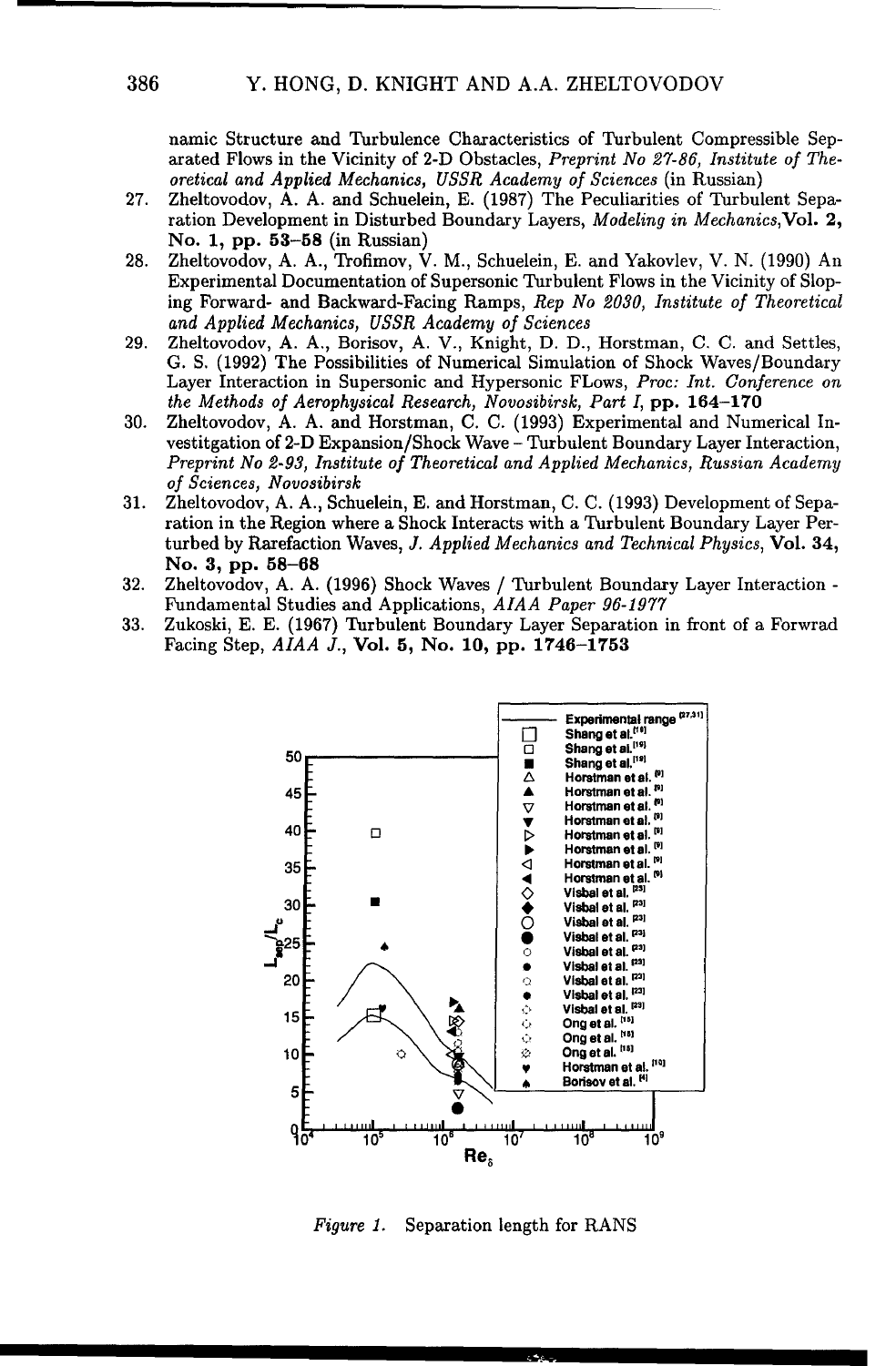

Figure 2. Instantaneous pressure contour



Figure **3.** Mean streamwise velocity Figure 4. Mean temperature